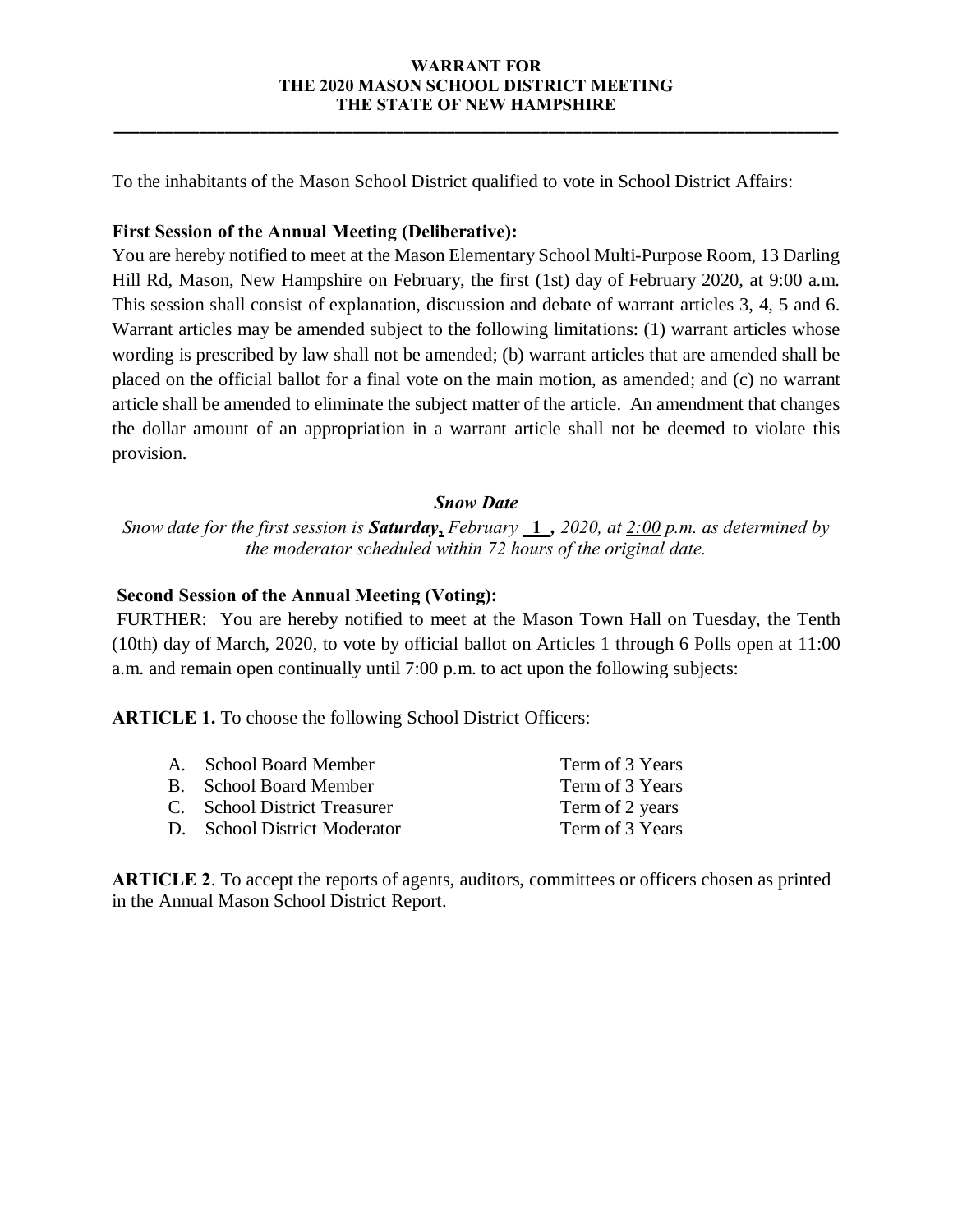### **WARRANT FOR THE 2020 MASON SCHOOL DISTRICT MEETING THE STATE OF NEW HAMPSHIRE**

**\_\_\_\_\_\_\_\_\_\_\_\_\_\_\_\_\_\_\_\_\_\_\_\_\_\_\_\_\_\_\_\_\_\_\_\_\_\_\_\_\_\_\_\_\_\_\_\_\_\_\_\_\_\_\_\_\_\_\_\_\_\_\_\_\_\_\_\_\_\_\_\_\_\_\_\_\_\_\_\_\_\_\_\_\_**

**ARTICLE 3.** Shall the Mason School District raise and appropriate as an operating budget, not including appropriations by special warrant articles and other appropriations voted separately, the amounts set forth on the budget posted with the warrant or as amended by vote of the first session, for the purposes set forth therein, totaling **Three Million, One Hundred Sixty Eight Thousand, Nine Hundred Forty Two Dollars** (**3,168,942.00).** Should this article be defeated, the default budget shall be **Three Million, One Hundred Twenty Two Thousand, Two Hundred Seventy One Dollars (3,122,271.00)** which is the same as last year, with certain adjustments required by previous action of the Mason School District or by law; or the governing body may hold one special meeting, in accordance with RSA 40:13, X and XVI, to take up the issue of a revised operating budget only. **NOTE: This operating budget warrant article does not include appropriations contained in ANY other warrant articles.** 

The School Board recommends this warrant article. (**Majority vote required.**) YES NO

**ARTICLE 4.** Shall the Mason School District raise and appropriate Twenty Thousand Dollars (\$20,000) to be added to the previously established Educating Educationally Disabled Children Capital Reserve Fund (established in 2010), with such amount to be funded from the June 30, 2020, unreserved fund balance available for transfer on July 1. No amount to be raised from taxation.

The School Board recommends this warrant article. (**Majority vote required.)** YES NO

**ARTICLE 5.** Shall the Mason School District raise and appropriate Ten Thousand Dollars (\$10,000) to be added to the previously established School Building and Grounds Maintenance Capital Reserve Fund (established in 2010), with such amount to be funded from the June 30, 2020, unreserved fund balance available for transfer on July 1. No amount to be raised from taxation.

The School Board recommends this warrant article (**Majority vote required.) THES** NO

**ARTICLE 6.** Shall the Mason School District raise and appropriate Fifteen Thousand Dollars (\$15,000) to be added to the previously established Unanticipated Tuition Cost Capital Reserve Fund (established in 2010), with such amount to be funded from the June 30, 2020, unreserved fund balance available for transfer on July 1. No amount to be raised from taxation.

The School Board recommends this warrant article (**Majority vote required.)** YES NO